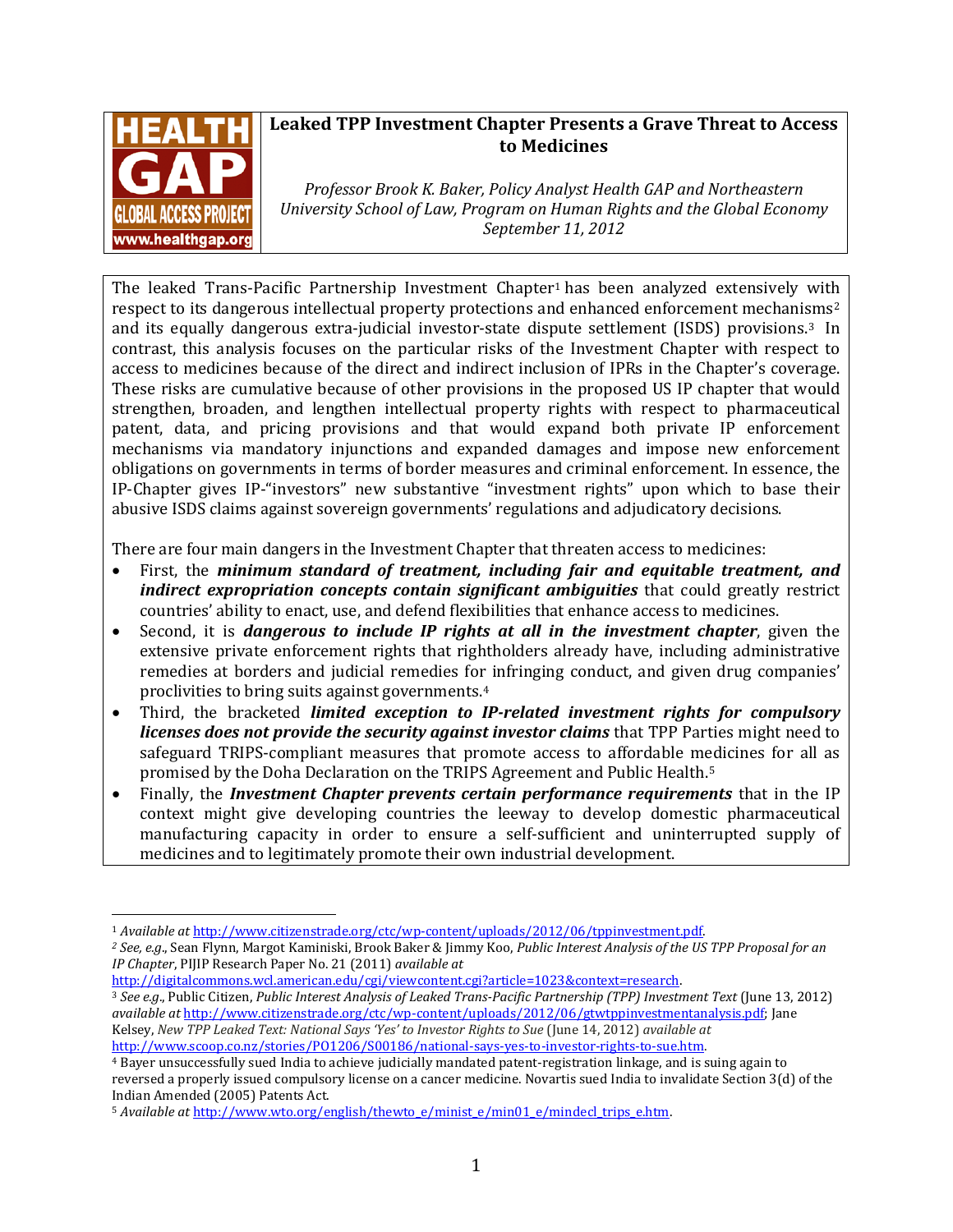# *1. The "minimum standard of treatment/fair and equitable treatment" standard and indirect expropriation standard contain dangerous interpretive ambiguities that could negatively impact government policies and decisions affecting access to medicines.*

Article 12.6.1 requires that, as a "minimum standard of treatment," "Each Party shall accord to covered investments treatment in accordance with customary international law, including fair and equitable treatment and full protection and security." Although paragraph 1 does not require treatment in addition to or beyond that required by customary international law, paragraph 2(a) interprets "fair and equitable treatment" to include "the obligation not to deny justice in criminal, civil, or administrative adjudicatory proceedings in accordance with the principle of due process embodied in the principal legal systems of the world." In addition, tribunals have used increasingly expansive interpretations of this "minimum standard of treatment" that depart further and further from the "customary international law" practiced by States, despite an annex defining customary international law as the "general and consistent practice of States" (compare Annex 12-B in the TPP Investment Chapter)[6](#page-1-0) Indeed, in the recent ruling on the *Railroad Development Corporation v. Republic of Guatemala* case, the tribunal explicitly rejected arguments that the minimum standard for investors needed to be based on state practice, opting instead to borrow a more expansive interpretation of the standard from yet another tribunal.[7](#page-1-1)

That more elastic interpretation of the minimum standard of treatme[nt](#page-1-2) came from the 2004 NAFTA case known as *Waste Management, Inc. v. United Mexican States II.*<sup>8</sup> In its award, the tribunal defined a violation of the minimum standard of treatment as entailing state conduct that is "arbitrary, grossly unfair, unjust or idiosyncratic, is discriminatory and exposes the claimant to sectional or racial prejudice, or involves a lack of due process leading to an outcome which offends judicial propriety."[9](#page-1-3) The tribunal noted that this might be the case where there has been a "manifest failure of natural justice in judicial proceedings or a complete lack of transparency or candor in an administrative process." $10$  More problematically, the tribunal decided that if a state breaches "representations" that were "reasonably relied upon" by investors at the time of investment, that breach constitutes evidence of unfair or inequitable treatment that violates the minimum standard of treatment.[11](#page-1-5) Some commentators, citing other expansive tribunal decisions, argue that the minimum standard of treatment goes so far as to protect the "reasonable expectations" of an investor even in the absence of direct representations, let alone binding commitments allowing potential market participation or profit-making opportunities.[12](#page-1-6) Such expansive interpretations of the "minimum standard of treatment" have made such claims the most successful basis for investor-state suits. In nearly 75% of the investor-state cases that a U.S. investor has "won," the tribunal cited a "minimum standard" violation to rule against the respondent Party.[13](#page-1-7)

<span id="page-1-0"></span> $6$  For a chronology of tribunals' elastic interpretations of the minimum standard of treatment, see Public Citizen's memo: [http://www.citizen.org/documents/MST-Memo.pdf?iframe=true&width=100%&height=100%.](http://www.citizen.org/documents/MST-Memo.pdf?iframe=true&width=100%25&height=100%25)

<span id="page-1-1"></span><sup>7</sup> For more information on the case and its expansive interpretation of the minimum standard, see Public Citizen's memo: [http://www.citizen.org/RDC-vs-Guatemala#!prettyPhoto\[iframe\]/0/.](http://www.citizen.org/RDC-vs-Guatemala#!prettyPhoto[iframe]/0/)

<span id="page-1-3"></span><span id="page-1-2"></span><sup>8</sup> *Available at* [http://www.state.gov/documents/organization/34643.pdf.](http://www.state.gov/documents/organization/34643.pdf) 9 *Id.* ¶ 89.

<span id="page-1-4"></span><sup>10</sup> *Id.* <sup>11</sup> *Id.*

<span id="page-1-6"></span><span id="page-1-5"></span><sup>12</sup> *See*, Fiona Campbell, *Fair and Equitable Treatment in International Investment Agreements*, Institute for Sustainable Development (2007) *available at* [http://www.iisd.org/pdf/2007/inv\\_fair\\_treatment.pdf.](http://www.iisd.org/pdf/2007/inv_fair_treatment.pdf)13 *See*, Public Citizen's memo: http://www.citizen.org/documents/MST-

<span id="page-1-7"></span>[Memo.pdf?iframe=true&width=100%&height=100%.](http://www.citizen.org/documents/MST-Memo.pdf?iframe=true&width=100%25&height=100%25)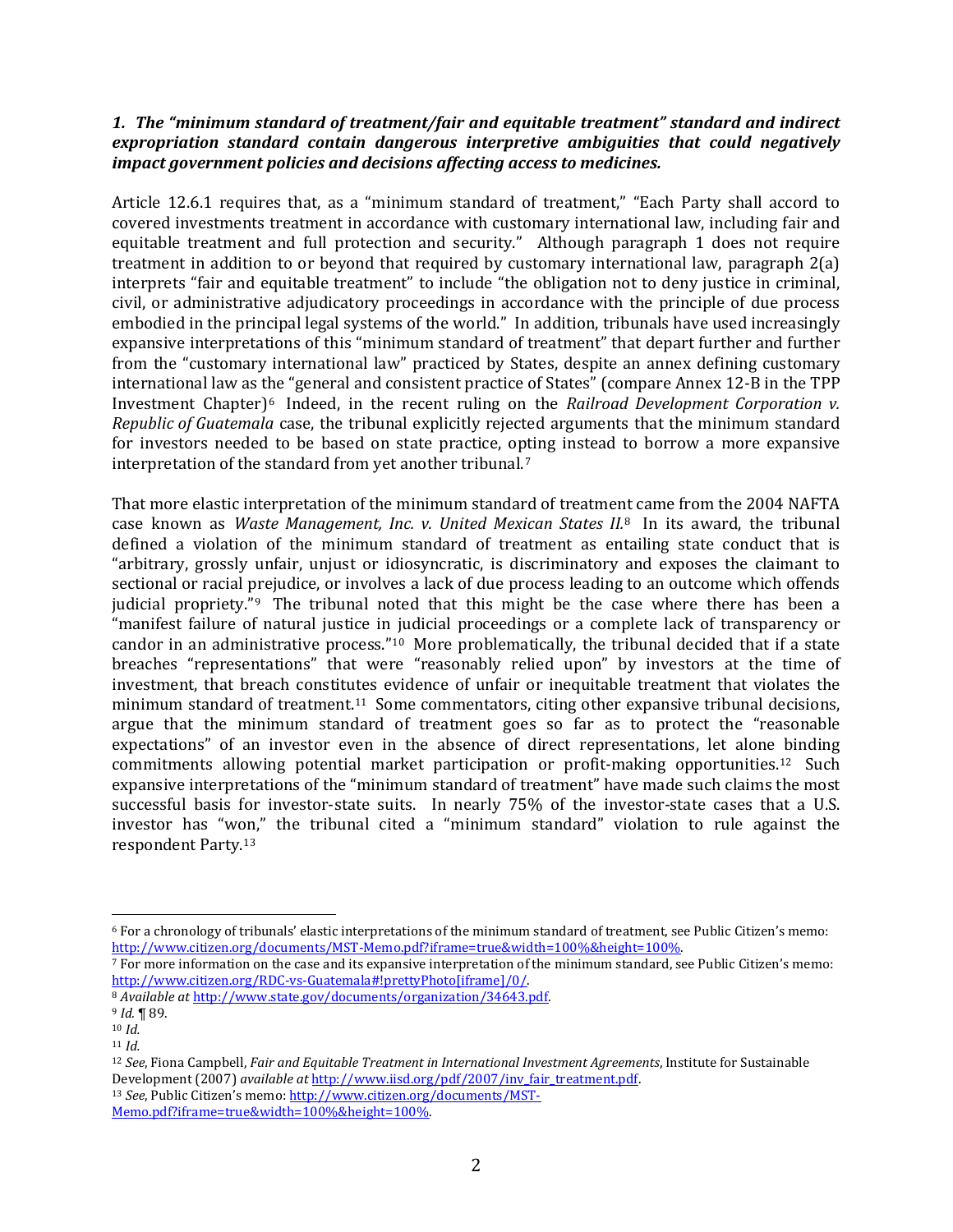In the pharmaceutical context, companies might claim that the "minimum standard" covers their reasonable expectations about future profits arising from the granting or even filing of intellectual property claims. Changing or re-interpreting substantive IP standards or guidelines judicially, administratively deciding pre- or post-grant patent challenges, or adjudicating exceptions to granted rights (e.g., contested compulsory licenses or exceptions to data protections) might be interpreted as violating those minimum standards (discussed further below). Where IP interpreted as violating those minimum standards (discussed further below). rightholders disagree with judicial or administrative decisions or think that those decisions were insufficiently transparent or candid, the rightholder could potentially bring investment chapter claims directly against the government without ever being required to even exhaust their appeal mechanisms.

Article 12.12 of the Investment Chapter separately prohibits "indirect expropriation" of a covered investment, which includes failure to pay full market value upon expropriation. Although there is an exception in subsection 5 with respect to "compulsory licenses granted in relation to intellectual property rights in accordance with the TRIPS Agreement," this exception would not appear to cover exceptions to data exclusivity or patent-registration linkage rights (discussed further below). Even the broader bracketed portion of subsection 5, which includes "the revocation, limitation, or creation of intellectual property rights, to the extent that such issuance, revocation, limitation, or creation is consistent with Chapter \_\_ (Intellectual Property Rights)," does not give rights to create novel exceptions to intellectual property rights in the absence of full remuneration. Pursuant to the indirect expropriation rule, it would become unlawful, arguably, to create a new public health exception to data exclusivity or to require disclosure of the international proprietary name of active pharmaceutical ingredients on medicines-related patents. Partial liability payments or royalties would not suffice. Likewise, the subsection 5 language would not prevent the IP-investor from claiming novel interpretations of what is "consistent" with the IP Chapter in ISDS arbitration.

The possible meanings of indirect expropriation are addressed further in proposed Annexes 12-B, C, and D and also include the likelihood of protecting investor expectations. Annex 12-C is the most far reaching clarification and requires a case-by-case, fact-based inquiry that considers, among other factors: "4(a) (i) the economic impact of the government action, although the fact that an action or series of actions by a Party has an adverse effect on the economic value of an investment, standing alone, does not establish that an indirect expropriation has occurred; (ii) the extent to which government action interferes with *distinct, reasonable investment-backed expectations* (emphasis added); and (iii) the character of the government action." Subparagraph (b) clarifies that "Except in rare circumstances, non-discriminatory regulatory actions by a Party that are designed and applied to protect the legitimate public welfare objectives [23 For greater certainty, the list of legitimate public welfare objective in this subparagraph is not exhaustive] such as public health, safety, and the environment, do not constitute indirect expropriations." Although this public welfare exception helpful, it is not an absolute privilege. Investors can claim: (1) that their cases are the rare ones where even non-discriminatory regulation is not permitted, (2) that the regulatory actions are discriminatory, e.g., targeted solely at or disproportionately applied to pharmaceutical investors, or (3) that the interests being protected are not legitimate.

To give concrete examples, if a compulsory licensing regime were to have a local capacity building option, a pharmaceutical investor might claim this objective was a rare, challengeable circumstance. Likewise, if facially neutral compulsory licensing rights were used more routinely to grant pharmaceutical-related licenses, the pharmaceutical investor might claim "discrimination." Finally, if a price-control or formulary measure did not adequately "respect" innovation according to a drug company's perspective, the control measure's purpose might be deemed not legitimate.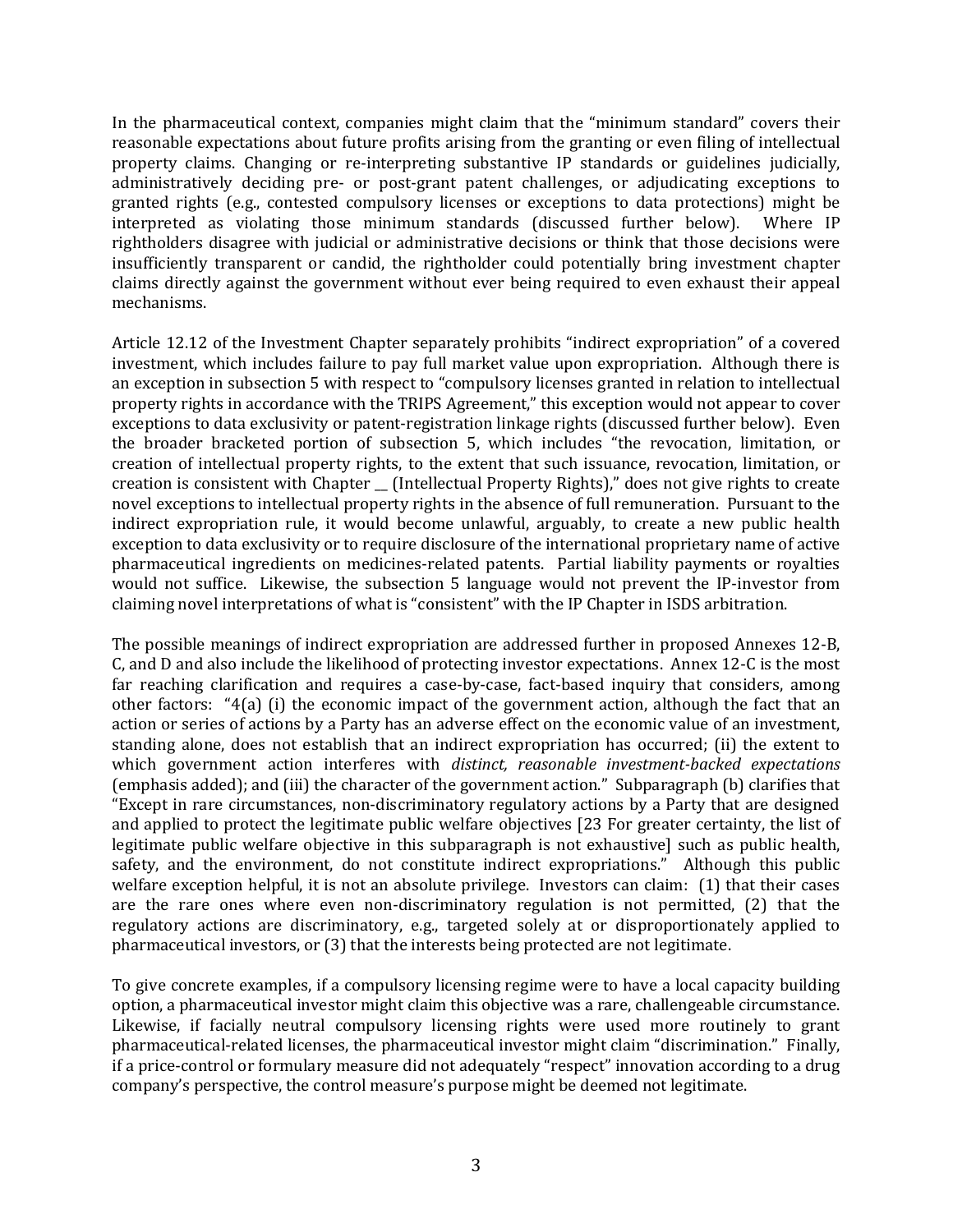# *2. The implicit and explicit inclusion of IP rights as protected investments is deeply problematic with respect to medicines*

The Article 12.2 definition of "investment" is broad enough to cover medicines-related intellectual property rights (patents, data and other trade secrets) as an investment only requires "commitment of capital or other resources, the expectation of gain or profit, or the assumption of risk." Pharmaceutical inventions typically involve investment of capital or other resources during the research and development process. Similarly, by granting rights to exclude others, IPRs certainly create an expectation of gain or profit – indeed an expectation of monopoly rents. Accordingly, unless IP rights are expressly excluded from the investment chapter and from the term "investment," there is a risk that IPRs, which routinely require both commitments of capital and an expectation of profit, would be implicitly covered. However, the proposed definition of investment goes further to directly reference: (g) "intellectual property rights [which are conferred pursuant to domestic laws of each Party]." The unbracketed text protecting any and all intellectual property rights is problematic in at least five ways, given uncertainty about the intended breadth of its coverage:

• First, "intellectual property rights" could be interpreted over broadly to include all of the IPRs codified in the loose language of the TRIPS Agreement. For example, TRIPS Agreement Art. 39.3 currently provides data protection against "unfair commercial use" for undisclosed data compiled at consideration expense and submitted to regulatory authorities. Big Pharma and EU and US trade negotiators have consistently interpreted this language as requiring data exclusivity – monopoly control over the data so as to prevent regulatory reliance on or reference to the data when considering a generic company's attempt to register an equivalent product. Many other countries and leading expert commentators believe that Art. 39.3 does not require data exclusivity, a protection explicitly rejected during the negotiation of the TRIPS Agreement.<sup>[14](#page-3-0)</sup> At present, the only way that this interpretive battle can be decided multilaterally is for an aggrieved WTO Member to bring a WTO complaint against another Member, such as India, which refuses to provide data exclusivity. However, despite intense industry lobbying on this issue, the Office of the United States Trade Representative ([US](#page-3-1)TR) has initiated only one such complaint against Argentina and subsequently abandoned it<sup>15</sup> because of concerns that it would lose and because of other complex political calculations that structure a Member's decision to fully prosecute a WTO complaint or not. However, if the Investment Chapter is adopted, even if the US proposal for data exclusivity in its IP Chapter were to be rejected, a pharmaceutical company could bring an extra-judicial arbitral claim (e.g. violation of reasonable expectations covered by the minimum standard of treatment) against a TPP Party based on a judicial dispute over whether TRIPS requires data exclusivity (in fact, Bayer sought a related, judicially imposed rule on patent-registration linkage in India and lost.[16](#page-3-2)) The company would hope that the revolving-door trade lawyers selected to lead the investor-state dispute resolution tribunal would adopt the company's position despite convincing expert opinion and

<span id="page-3-0"></span> <sup>14</sup> *See*, *e.g*., Carlos Correa, PROTECTION OF DATA SUBMITTED FOR THE REGISTRATION OF PHARMACEUTICALS: IMPLEMENTING THE STANDARDS OF THE TRIPS AGREEMENT (2002).

<span id="page-3-1"></span><sup>15</sup> The United States brought a complaint before the dispute resolution body of the WTO against Argentina, on the grounds that Argentinian law had no exclusivity for test data. (30) After almost 2 years, the dispute was settled at the consultation stage and without a hearing. On May 2002, the Governments of the U.S and Argentina agreed "should Argentinean law be inconsistent with Article 39.3 ... Argentina agrees to submit to the National Congress within one year an amendment to Argentinean law, as necessary, to put its legislation in conformity with its obligations under Article 39.3." *See* Notification of Mutually Agreed Solution According to the Conditions Set Forth in the Agreement, 20 June 2002, (IP/D/18/Add. 1, IP/D/22/Add. 1), *available at* [www.wtocenter.org.tw/SmartKMS/fileviewer?id=18205.](http://www.wtocenter.org.tw/SmartKMS/fileviewer?id=18205) As expected, Argentina did not accept the U.S. claim that exclusive rights should be granted for test data and left its law unchanged.

<span id="page-3-2"></span><sup>16</sup> M. Tsui, *Access to medicine and the dangers of patent linkage: lessons from Bayer Corp v. Union of India*, 18 J. Med. L. 577- 88 (2011).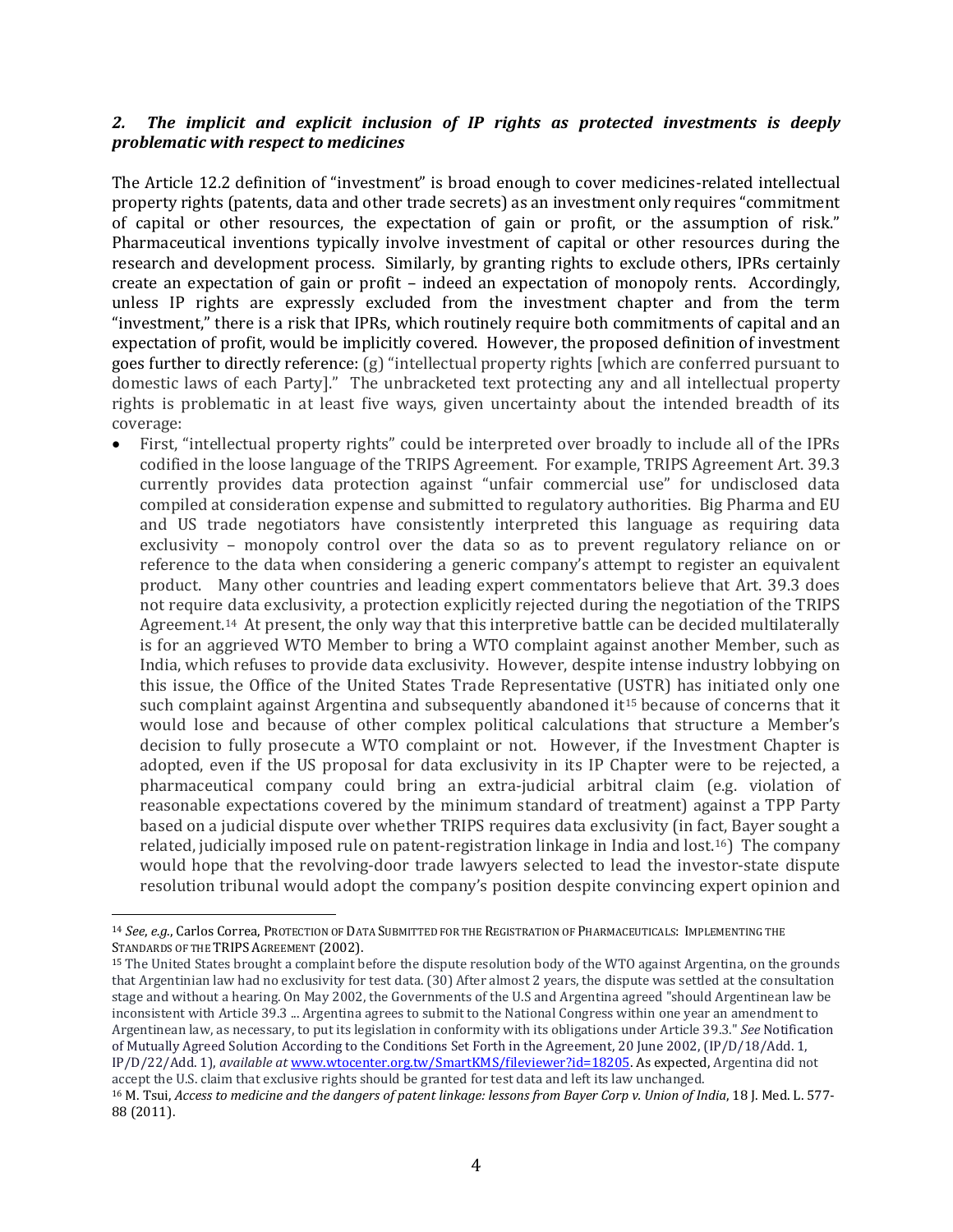widespread state practice to the contrary. In essence, the investor will have gained an alternative forum for seeking to enforce novel interpretations of TRIPS and thereby gain new data monopolies. The foreign pharmaceutical IP-investor, in all probability from the US or Europe, would have rights that no domestic pharmaceutical company would have. The IPinvestor could choose to appeal an adjudicatory loss and thereafter still seek separate ISDS or it could avoid the appeal process entirely and go straight to ISDS.

- Second, not only might the loose and sometimes ambiguous language of TRIPS be interpreted expansively by Big Pharma so as to justify an ISDS arbitral proceeding, but that same IP investor might over-strenuously interpret the expanded IP rights conferred by the TPP itself.[17](#page-4-0) For example, a Party might decide that it had a public health flexibility – and a human rights need – to enact an exception to TPP-based data exclusivity rights in the event of the issuance of a TRIPS- or TPP-compliant compulsory license. The adversely affected "investor" might conclude that the express language of the TPP IP chapter does not authorize such an exception and that the failure to pay total compensation (not a mere royalty) is an indirect expropriation or alternatively, if the decision were adjudicatory, that its reasonable expectations of data-based market exclusivity has been violated. This latter, minimum-standard-of-treatment claim would be strengthened since there is little international state practice at present of enacting exceptions to data exclusivity. Once again a U.S.-based foreign investor would not need to convince the USTR to file a WTO or even a TPP state-to-state dispute--it could do so unilaterally; moreover, it could bypass the Party's judicial procedures and jump straight into pro-industry arbitral proceedings. The company would bet that the revolving door justice of nondemocratically selected arbitrators, who move seamlessly from representing IP rightholders, advising and representing governments, and putting on the false cloak of arbitral neutrality, would prevail. Worse yet, the mere threat of such a lawsuit could deter Parties from adopting lawful public health flexibilities that they might otherwise believe exist in the TPP because of the prohibitive costs of arbitral hearings and the risk of excessive judgments should they lose.
- Third, a pharmaceutical investor might simply rely on the TPP-compliant law of the TPP Party and claim that its investor rights had been infringed by an adverse decision on a pending IP claim, especially if the bracketed text of Art. 12.12.5 is not adopted. For example, if the TPP IP chapter requires countries to allow patents on new forms of existing medicines, a patent office might still conclude that a particular new polymorph form lacks an inventive step. The pharmaceutical company could argue that the TPP-compliant national law actually creates a presumption in favor of patentability of new forms and thus that it has an expectation of profit from exclusive rights on an evergreened patent. Instead of challenging the denial of its secondary patent application in court, the company could jump over that step and immediately charge dilution of its putative – but not yet granted – IP rights and expectations of profit in an ISDS proceeding.
- Fourth, there is a risk that an IP rightholder might bring claims because of what it considers to be inadequate enforcement, e.g., the failure to criminally prosecute a trademark counterfeiter because of scarce prosecutorial and judicial resources or a failure to impose the level of damages that the IP rightholder proposes. Although the TRIPS Agreement mainly relies upon private enforcement, e.g., the creation of a procedurally fair judicial system for the private prosecution of IP infringement claims, the proposed IP Chapter creates multiple new enforcement rights with respect to civil remedies, criminal sanctions, and border measures. Failure to provide "fair and equitable treatment" in "criminal, civil, or administrative

<span id="page-4-0"></span><sup>&</sup>lt;sup>17</sup> This possibility has strong support in another section of the Investment Chapter,

Art. 12.12.5, which, in bracketed text, creates an exception with respect to remedies for direct or indirect expropriation pertaining to the revocation, limitation, or creation of intellectual property rights, to the extent that such issuance, revocation, limitation or creation is consistent with the IP chapter.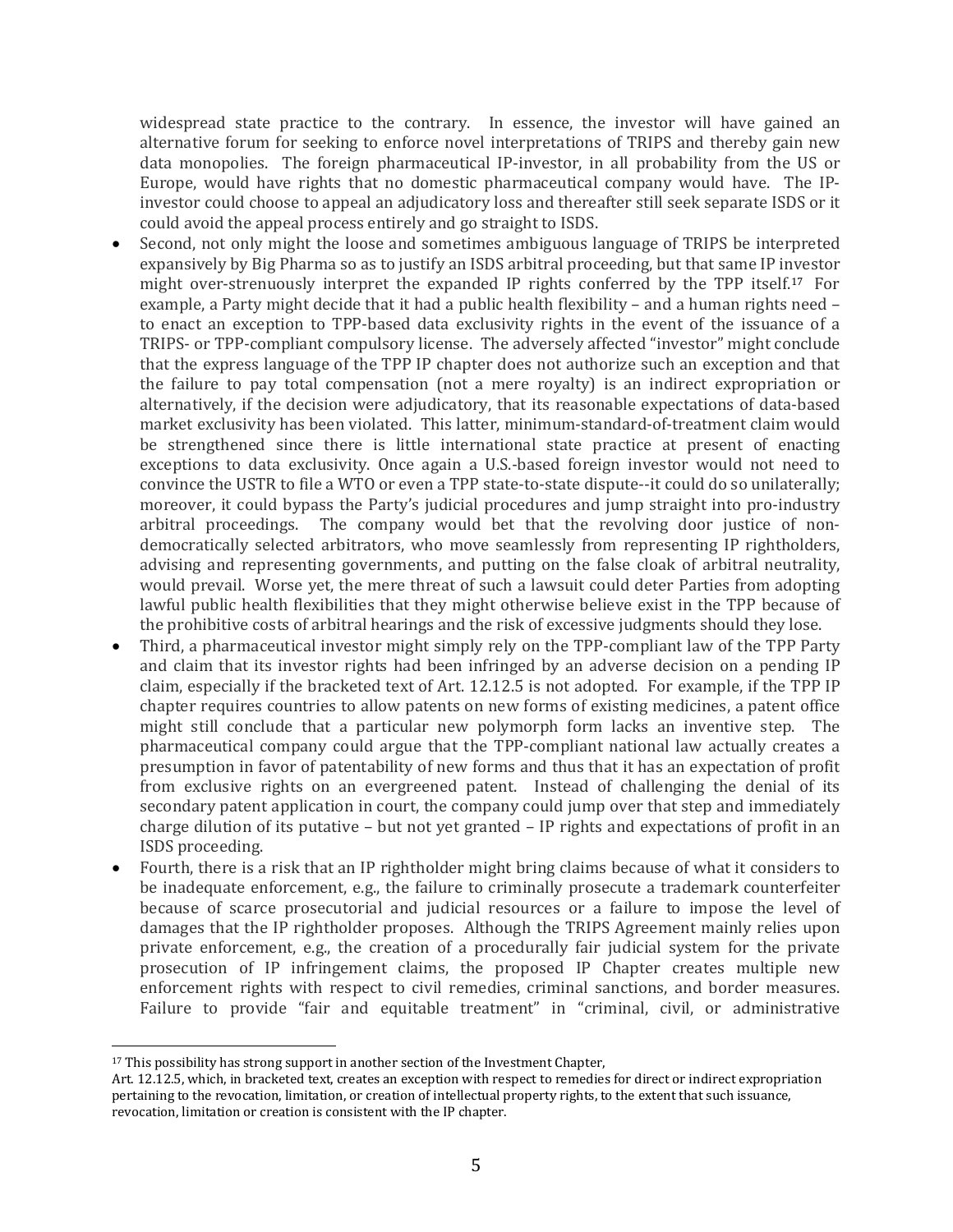adjudicatory proceedings in accordance with the principles of due process" constitutes an actionable minimum standard of treatment violation under Article 12.6.2(a). Paradoxically, a government could face investor claims for failure to unilaterally enforce what are fundamentally private rights – no longer could Parties use their TRIPS-compliant right not to give priority to publicly funded and initiated IP enforcement.[18](#page-5-0) Note as well, how cumulative, Big Pharma IP-investors rights now are: (1) they can bring private claims based on longer, broader, easier-to-obtain, and longer patents rights and on new data exclusivity rights and they can get enhanced damages, injunctions, and seizure orders; (2) they can seek border partyinitiated border measures; (3) they can rely on *ex parte*, *sua sponte* border measures by customs officials and seek criminal enforcement of IP rights; (4) when frustrated, they can seek state-to-state dispute resolution under the TPP; and (5) they can now challenge the state directly with ISDS. Although IP right-holders already have unique and special enforcement rights under TPP IP Chapter Proposals, now they get super-sized enforcement via ISDS.

• Fifth, there is a risk that an IP rightholder might bring a claim because of a failure to intercept alleged IP-infringing, in transit<sup>[19](#page-5-1)</sup> medicines via stringent border measures. This too might violate the right to "fair and equitable treatment" in administrative border measures. In the pharmaceutical context, drug companies have initiated seizures of medicines-in-transit on multiple occasions in Europe, not because they violated IP rights in the countries of origin or destination, but because they interfered with fictional patent rights in the transit country.[20](#page-5-2) Admittedly, the TPP border measures Art. 14.1 instructs customs official to apply the law of the importing country, as required by TRIPS, but trademark-related IP rights might be enforced through ISDS proceedings based on misunderstanding of the governing law and of trademark status in the importing country.

#### *3. The compulsory licensing exceptions in the TPP Investment Chapter are insufficient to protect Parties' legitimate interests to access affordable medicines*

Bracketed subparagraph 1(f) of Art. 12.7 prohibits a TPP Party from imposing or enforcing any investment-related requirement or enforcing any investment-related commitment or undertaking "to transfer a particular technology, a production process or other proprietary knowledge to a person in its territory." If left in this form, such a provision could eliminate the right to issue compulsory or government use licenses. To partially remedy this problem, subparagraph 12.7.3(b)(i) eliminates this requirement where a TRIPS Art. 31, unauthorized-use license (or alternatively a TPP-compliant unauthorized-use license<sup>21</sup>) has been issued.<sup>[22](#page-5-4)</sup> Similarly, with

<span id="page-5-4"></span><span id="page-5-0"></span> <sup>18</sup> Article 41.5: "It is understood that this Part does not create any obligation to put in place a judicial system for the enforcement of intellectual property rights distinct from that for the enforcement of law in general, nor does it affect the capacity of Members to enforce their law in general. Nothing in this Part creates any obligation with respect to the distribution of resources as between enforcement of intellectual property rights and the enforcement of law in general." (Emphasis added.)

<span id="page-5-1"></span><sup>19</sup> The US's proposed IP Chapter expressly covers goods in transit, Art. 14.4. Note, although Article 14 does not directly cover patent or data rights, medicines can get caught up in border measures based on claims that they their markings are confusingly similar to a registered trademark. One such case involved the seizure of medicines bearing the international non-proprietary name amoxicillin, which German border agents considered to be confusingly similar to the brand name drug, Amoxil. Christian Wagner-Ahlfs, *Seizure of Indian generic amoxicillin in Frankfurt*, ESSENTIALDRUGS.ORG, *available* 

<span id="page-5-2"></span><sup>&</sup>lt;sup>20</sup> See Request for Consultations by India, European Union – Seizure of Generic Drugs in Transit, WT/DS408 (May 11, 2011), *available at* [http://www.wto.org/english/tratop\\_e/dispu\\_e/cases\\_e/ds408\\_e.htm;](http://www.wto.org/english/tratop_e/dispu_e/cases_e/ds408_e.htm) Request for Consultations by Brazil, European Union – Seizure of Generic Drugs in Transit, WT/DS409, *available at*

<span id="page-5-3"></span><sup>&</sup>lt;sup>21</sup> The proponent of this bracketed alternative, presumably, the US, would seem to hope that TPP-compliant unauthorized uses might be narrower than TRIPS Art. 31-compliant unauthorized uses. By using the "unauthorized use" language, the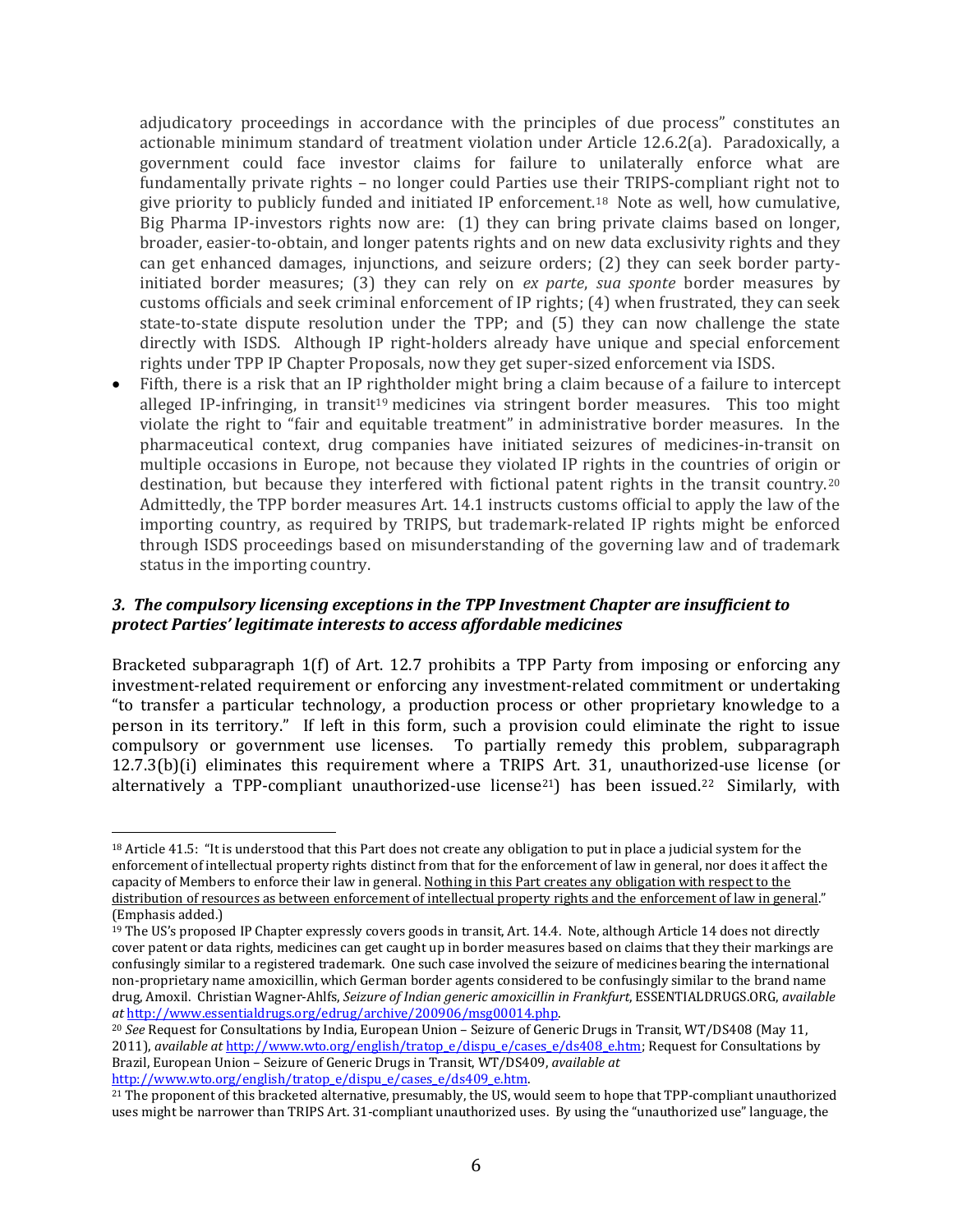respect to Art. 12.12, which prohibits the expropriation or nationalization of a covered investment either directly or indirectly, subparagraph 5 creates an exception for the issuance of compulsory licenses granted pursuant to the TRIPS Agreement. In addition, there is a bracketed addition to subparagraph 5 that extends the exception against prohibited expropriation or nationalization to other IP-related acts: "or to the revocation, limitation, or creation of IP rights, to the extent that such issuance, revocation, limitation, or creation is consistent with Chapter \_ (IP rights)."[23](#page-6-0)

These provisions collectively create a partial but incomplete safe haven for only some of the government action that is entirely lawful under TRIPS.[24](#page-6-1) For example, TRIPS Article 31, referenced in the bracketed language of TPP Art. 12.7.3(b)(i) and Art. 12.12.5, covers only a portion of legally issued licenses under TRIPS. Specifically, the referenced TRIPS-CL language does not directly reference proposed TRIPS Article 31bis or the current waiver of Article 31(f) found in the WTO Implementation of Paragraph 6 of the Doha Declaration on the TRIPS Agreement and Public Health.[25](#page-6-2) Likewise, the bracketed TPP compulsory licensing language in subparagraph 3(b)(i) and the unbracketed TRIPS-CL language in Art. 12.12.5 do not allow the possibility of judicially authorized compulsory licenses such as those granted in the U.S. in *eBay Inc. v. MercExchange, L.L.C.*, 547 U.S. 388, 126 S. Ct. 1837 (2006) and its progeny and in India in *Roche v. Cipla*, CS (OS) Such judicial licenses are directly authorized by Article 44.2 of the TRIPS Agreement.[26](#page-6-3) As discussed, previously, the bracketed subsection (5), does not completely preclude challenges to adverse IP-related decisions or policy changes.

# *4. The limitations on performance requirements will interfere with ensuring redundant sources of medicines and legitimate technology transfer and industrial development*

Article 12.7.1(b), subject to certain exceptions, prohibits a Party, with respect to investor rights, from imposing requirements in order to achieve a given level or percentage of domestic content. Many countries have used such provisions in the past as a development strategy to grow their economies via local content rules and related technology transfer/local working rules. To similar effect, Article 12.7.1(h) prohibits Parties from purchasing, using, or according preferences to their own domestic technologies. Most developed countries, including the US, achieved industrial development in part by fostering rules requiring local content, by favoring local industries, and by procuring and purchasing domestically. Now the US is intent on kicking away the technology

<span id="page-6-2"></span>

bracketed text would exclude limited exceptions under Article 30 of TRIPS and would further exclude judicially granted licenses under Article 44.2.

<sup>22</sup> Subparagraph 3(b)(ii) creates an exception to permit remedies for anti-competitive practices. There are additional limited exceptions for environmental measures, subparagraph 3(c), government procurement, subparagraph 3(e), and other matters.

<span id="page-6-0"></span><sup>&</sup>lt;sup>23</sup> Note, there are additional exceptions for non-conforming performance requirement measures detailed in Article 12.9. Pursuant to Article 12.9.2, performance requirements for specific sectors, subsectors, or activities are permissible via a negotiated negative list.

<span id="page-6-1"></span><sup>24</sup> TRIPS currently allows many other flexibilities including limitations and exceptions, exemptions, opposition procedures, exhaustion rules, definitions of patentability, etc.<br><sup>25</sup> Available at http://www.wto.org/english/tratop e/trips e/implem para6 e.htm.

<span id="page-6-3"></span><sup>&</sup>lt;sup>26</sup> "Notwithstanding the other provisions of this Part and provided that the provisions of Part II specifically addressing use by governments, or by third parties authorized by a government, without the authorization of the right holder are complied with, Members may limit the remedies available against such use to payment of remuneration in accordance with subparagraph (h) of Article 31. In other cases, the remedies under this Part shall apply or, where these remedies are inconsistent with a Member's law, declaratory judgments and adequate compensation shall be available." (Emphasis added.)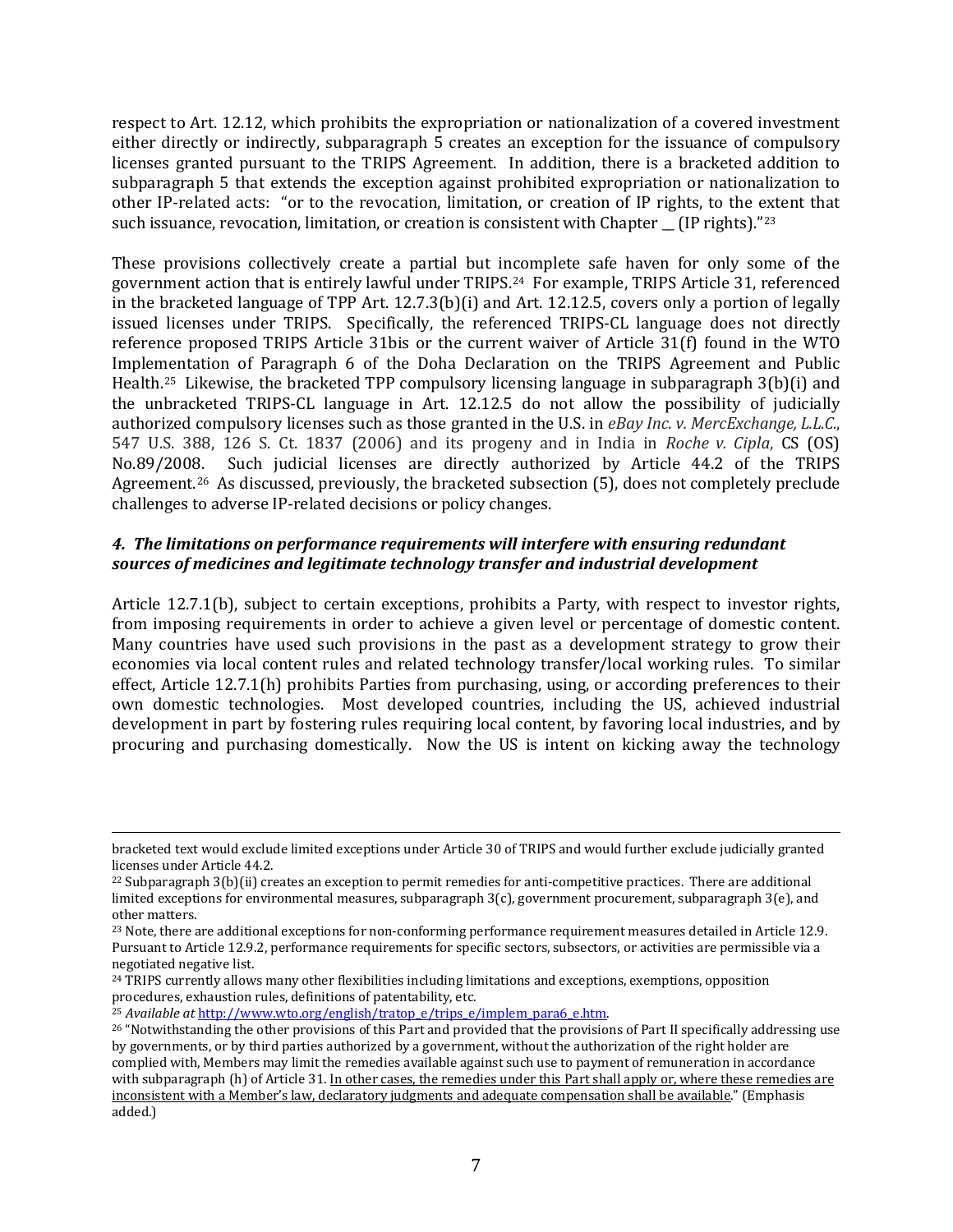ladder and preventing countries from also developing industrial policy to grow their technological base and industrial capacity.[27](#page-7-0)

The TRIPS Agreement has vague and largely unenforced obligations to ensure technology transfer to least developed countries,<sup>[28](#page-7-1)</sup> but some countries have taken matters into their own hands to try to preserve sovereign rights to promote technological advancement, particularly in important areas like pharmaceuticals. For example, both India and Brazil have local production/local working rules in their compulsory licensing schemes that authorize the grant of compulsory licenses when local working, other than by importation, is not achieved. The U.S. filed a WTO complaint against Brazil on this issue in 2001, [but](#page-7-2) the complaint was voluntarily dismissed in accordance with a consultation compromise. 29 Although Brazil has never used the challenged local-working provision, India has just granted its first statutory compulsory license based in part on Bayer's failure to produce any content locally[.30](#page-7-3)

Preserving sovereign rights to try to maintain or to develop local pharmaceutical capacity is critical to access to medicines not only for industrialization. When a rightholder has exclusive rights to a single source of supply, not only are there monopoly-based affordability problems, there are also high risks of interrupted supply if manufacturing, capacity, or quality assurance problems occur. Many countries choose to develop local pharmaceutical capacity precisely in order to ensure that they have locally managed sources of supply of essential life-saving medicines to supplement potentially fragile supplies available from only one or a small number of producers on the global market.

#### *Conclusion: Strike the Investment Chapter or Otherwise Limits its Application to IPRs*

There are many reasons to strike the Investment Chapter from the TPP, a chapter that dramatically increases corporate power at the same time that it restricts government sovereignty to regulate foreign and domestic business activities and to afford the enforcement of claims on an even-handed basis in domestic courts. However, little attention has been given to the grave risks that the Investment Chapter poses to access to medicines. Big Pharma has had a big hand in the US's proposed IP Chapter and now in the Investment Chapter as well. Negotiating Parties should reject both TRIPS-plus IP standards and enforcement measures and substantive investment clause provisions and ISDS that will needlessly tie their hands in helping to safeguard the health of their people. Accordingly, the best solution with respect to IP-specific investment claims, and to the broader risks of investor-state claims altogether, is to delete the Investment Chapter entirely. There is no compelling reason why foreign investors should have rights that are not available to domestic investors nor are investments so different in kind from trade in goods and services that they are entitled to special substantive and enforcement protections.

The second-best solution to the risk of dangerous investor-state arbitral proceedings is to explicitly exclude IPRs from the Investment Chapter and to clarify that IPRs are not even indirectly protected by the broader language of the TPP definition of "investment." This solution could best be accomplished by an addition to Art. 12.3: "4. This Chapter does not apply with respect to the enforcement of any rights conferred pursuant to Chapter [Intellectual Property]." Either of these

<span id="page-7-0"></span> <sup>27</sup> *See* Ha Joon Chang, KICKING AWAY THE LADDER: DEVELOPMENT STRATEGY IN HISTORICAL PERSPECTIVE (London, Anthem Press 2002).

<span id="page-7-1"></span><sup>&</sup>lt;sup>28</sup> *See* Articles 7 and 66.2.<br><sup>29</sup> *See* http://www.wto.org/english/tratop e/dispu e/cases e/ds199 e.htm.

<span id="page-7-3"></span><span id="page-7-2"></span><sup>&</sup>lt;sup>30</sup> *Natco Pharma Ltd v Bayer Corporation*—Compulsory Licence Application No 1 of 2011 (Controller of Patents, Mumbai), 9 March 2012, *available at* [http://ipindia.nic.in/ipoNew/compulsory\\_License\\_12032012.pdf.](http://ipindia.nic.in/ipoNew/compulsory_License_12032012.pdf)